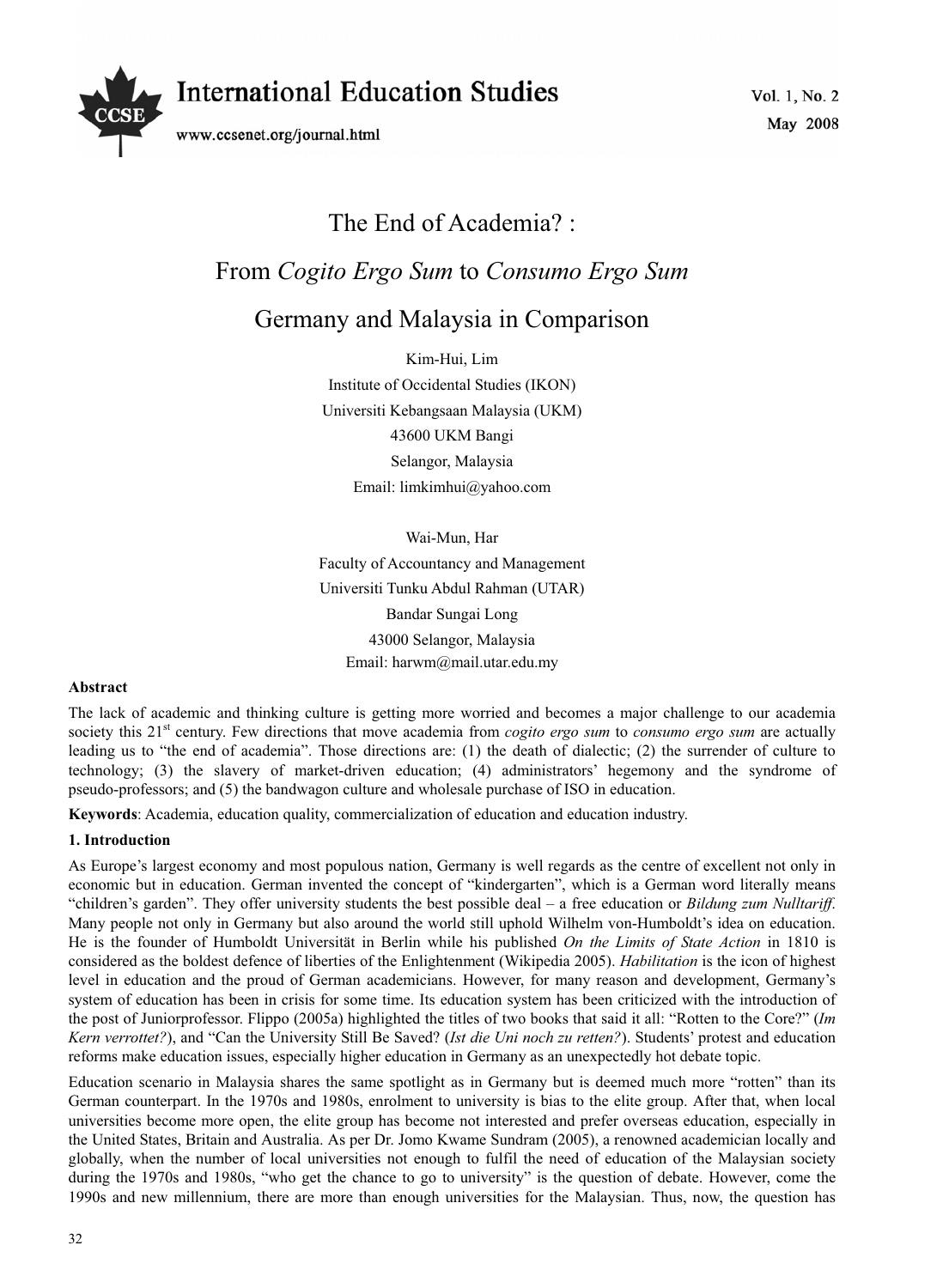changed to "who get which university", which included the issues of preferring foreign education institutions in Malaysia and overseas studies. These clearly illustrated the quality problems and prestige of Malaysian higher education. To sum it all, Jomo mentioned, "My hope for the students now has decline a lot". Therefore, there are many challenges ahead for our academicians and educationists in this  $21<sup>st</sup>$  century, be it in Germany, Malaysia or other countries and the biggest challenge that we are facing now as we foresee does not so much embed in the problems of infrastructures as some might have claimed. It is the lack of academic and thinking culture that we should worry. In this article, we would like to highlight a few directions or trends that will indeed lead us to "the end of academia." Those directions, in which is moving academia from cogito ergo sum to consumo ergo sum are: (1) the death of dialectic; (2) the surrender of culture to technology; (3) the slavery of market-driven education; (4) administrators' hegemony and the syndrome of pseudo-professors; and (5) the bandwagon culture and wholesale purchase of ISO in education.

#### **2. Death of Academia: Its Reasons**

Now, let's go into the very basic etymological sense of the word "academia." The words "academy", "academic", "academician" and the like have come into being through Plato (c.427-347 B.C.). Those words derived from the name of the school that Plato has founded, which he called "Academy," the school where Aristotle studied. In Plato's Academy, it is known that "Socratic questioning" was a teaching method, which was proposed by his teacher Socrates (469-399 B.C.) as the method of inquiry, method of seeking the truth by a series of questions and answers. However, this method of inquiry has been phased-out in today's university, and there is hardly an environment of "Socratic questioning" which involved our university students and their mentors or teachers. Why the situation changes? What has happened? Here, we try to answer both the questions within the scope of those five directions mentioned earlier, starting from the death of dialectic.

#### *2.1 The death of dialectic*

Despite loud calls for lifelong learning in Malaysia, capitalist wave have transformed the fundamental of education from empowering the minds (thinking) for continues learning to manufacturing employees for contemporary labour usage. Therefore, Malaysian present education system has changed from the argumentative culture to indoctrination culture. Fortunately, this has yet seen in German education, most likely due to four reasons that are found in Malaysia but may be less in Germany. Those reasons are exam-oriented education system, suppression from government, parroting attitude and academic ignorance.

In Malaysia, exams act as a 'quality control' check on the potential employees, starting from seven year old primary students to the early twenties fresh graduates. Students' academic achievement is continuously and constantly measured. In six year of primary education, students must went through a total of 13 examinations that are two internal school examinations per year, which are called the mid-term and final examination plus a public examination in the sixth year. Another 14 internal school examination plus 3 public examinations needed to pass if students wish to advance their education into the secondary level until end of "Form Upper  $6<sup>th</sup>$ " level, which is the common entry level to public university. That figure already excluded the commonly practice of up to six monthly examinations per year from primary to secondary education. If included, another 78 examinations added bringing the total figure to an amazing 108 exams, which may scare the German students to death!

At university level (usually three years of two main semester per year), there are mid-semester and final semester examinations plus quizzes and grading assignments. Ignore the assignments and assume an average of three quizzes per semester per subject and just two semesters per year (sometimes, students take the optional 3rd semester), what will be the grand total of examinations a Malaysian graduate has to go through? Perhaps let leave this as a mathematical question for the readers to calculate but no reward for the correct answer. In Germany, primary education begins at age six and lasts four years. Secondary level generally starts at age 11 (grade 5) and it is divided into a less academic Hauptschule (to grade 10) leading to vocational education, an intermediate Realschule leading to a technical or business school and the academically oriented Gymnasium that leads to the Abitur or Matura diploma and a university education (Flippo 2005b). German university students can take a lot of time between required tests. Indeed, exams generally come at the end of the student's career rather than at the end of courses or semesters (Flippo 2005a). However, recent effort to require students in many fields to demonstrate that they are making adequate progress by passing an exam midway through their study indicates that German education may sooner or later evolve into a heavily exam-oriented education system like in the Malaysian education scenario. As a result of heavy emphasise on examinations, the argumentative culture, which is needed for empowering thinking was being suppressed. Burniske (1998) claimed that, it was due to "the death of dialectics." To Burniske, without dialectics, we will only produce students with sterile information or pernicious propaganda. Nonetheless, Burniske urged us, especially the critics not to blame the schools completely as the critics must also evaluate and judge the society, which preserves the system. In this case, the three other reasons are responsible. First, government suppresses the freedom of academic through policies and controlled media. Second, parroting attitude of students makes them passive and lack of critical mind and third, academic ignorance of both students and academician complete the key to unlock the death of dialectic for Malaysian education.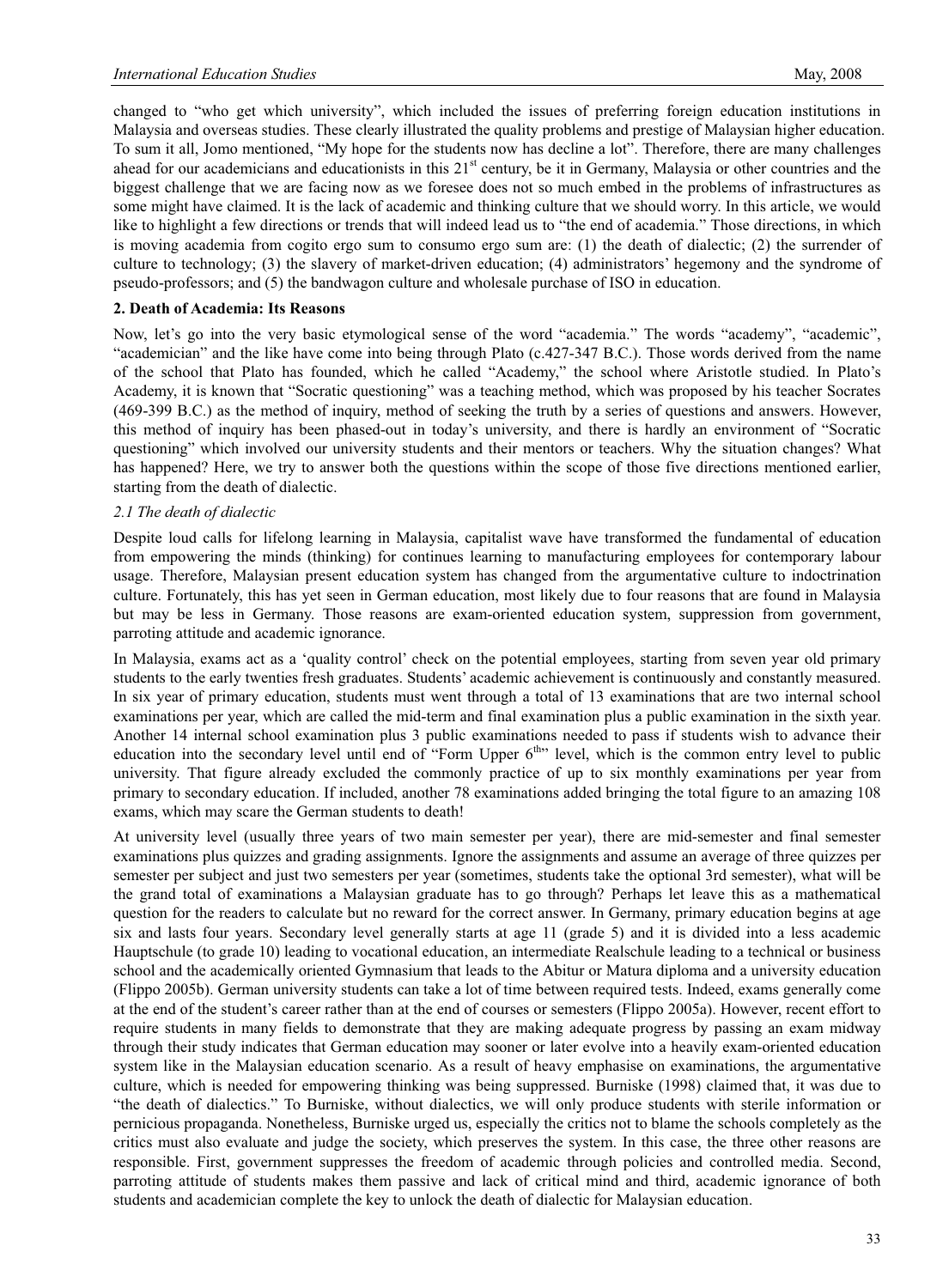According to Burniske (1998) further, the cause of the death of dialectics in schools was due to the government suppression reason. Burniske elaborated, "In Malaysia, where I taught at an international school from 1992 to 1996, government censorship thwarted debate; in America, corporate brainwashing achieves much the same result." In general, the Malaysian state kept a tight rein on news and information through specific laws and broader rules relating to perceived sedition, internal security and official secrets. Some 47 pieces of legislation and ordinances effected mass media operations in the country. Some dated to the colonial era, such as the Printing Presses and Periodicals Act (1948) (Atkins 2002: 22). Specifically to education sector, there are various restrictions imposed on members of the academia through laws such as the Universities and Universities Colleges Act (UUCA) and Statutory Bodies Act (Manan 2005). Through the Malaysian Constitution, Article 10(1), the government controls the scope of freedom of speech and expression beyond oral speech or academic aspect. Shad Saleem Faruqi (1992) wrote that in Malaysia and Singapore, a wealth of prior restraints in the form of licence and permit requirements exist which enable the executive to determine whether, when and where the constitution freedom of speech, assembly and association are to be exercised. Therefore, do you think Malaysian education – institutions, teachers and lecturers – who need licence and permit to operate or teach dare to speak up their critical thought? Subsequent punitive measures could elicit comment that there is freedom of speech but often no freedom after speech. On the 2nd December 2007, Lisa Goh (2007) reported for The Star local Malaysian newspaper that about 100 young people made up mostly of undergraduates and post-graduate students gathered at the Preliminary National Youth Consultation Conference to seek certain paradigms included equal access to education and freedom from political interference in the universities. They also called for the abolishment of the UUCA and academic freedom. In the first Global Higher Education forum in Kuala Lumpur from 6th to 7th November, Fellow of the National Science Academy and National Physics Institute and former vice-chancellor of a local university, Professor Emeritus Dr. Zawawi Ismail urged Malaysia to be willing to make significant changes in university governance, policies, rules and regulations, as well as the UUCA. He believed that the freedom of professors in teaching, research, publication and classroom discussion must be assured while curtailing academic freedom and student activities can have serious implications on the creativity and dynamism of a learning institution (Chok 2007). In another aspect, political economy of electronic media in early 1990s causes equity ownership of media entities by political related companies and the growth of those companies. For example, Fleet Holdings grew to 'astronomical proportions' during the years of United Malays National Organization (UMNO, the most dominant political party in Malaysia) rule, having been initially set up in the 1970s to 'wrest control of the print media' from Malaysian-Chinese and foreign ownership (Atkins 2002:  $22 - 23$ ). At that time, Fleet controlled the Malaysian biggest private television channel, TV3, daily newspapers New Straits Times, Malay Mail, Berita Harian, Shin Min and three Sunday newspaper as well as extensive book publishing and industrial, transport and banking enterprises. Currently, the (political) investment arm of the government enlarged to including its agencies and government related fund. Among the government related organizations, agencies or funds are Ministry of Finance, Employees Provident Fund (EPF), Lembaga Tabung Haji, Khazanah Nasional, Valuecap Private Limited and Huaren Holdings Private Limited (MCA's investment arm; MCA is acronyn for "Malaysian Chinese Association", the dominant Chinese political party that is part of the Malaysian rulling government lead by UMNO). With all these surpression, academic freedom is restricted in Malaysia. Thus, in this deem critical situation, Burniske's ideas should be pondered fairly and seriously not only by the government and the local media but the whole society as well. Meanwhile, the experience of John McPeck, a professor of education in Canada can be quoted from his article "What is Learned in Informal Logic Course?" (1991) to elaborate this uncritical mind of our current generation, which illustrated the parroting attitude reason responsible for the death of dialectics. Let us quote him in length: Most people have a tendency to believe what they read simply because it is "in print." I was reminded of this tendency recently while advising my daughter, a sophomore at the University of Michigan, on a possible term paper topic. I suggested that she might challenge the alleged "findings" in a paper on the heritability (sic) of IQ. She said to me: "Daddy, are you crazy? I can't do that. Can't you read? It says that they prove their point right here on page 40." As she pushed page 40 in front of my face, I thought to myself, "Boy, does she have a long way to go!" (McPeck 1991: 25)

The same parroting attitude reason is well elaborated by M. Bakri Musa (1999) in referring to the Malay society in his book The Malay Dilemma Revisited. He even quoted the teaching of Munshi Abdullah (a respected classic Malay scholar) regarding parroting attitude in his dedication page: "Between those who are thought and those who parrot is a vast difference" (ibid: v). According to him (1999: 129): "Learning in Malay society involved memorization and recitation of the holy Koran, and perfecting the prayers and rituals of Islam…. Everything was laid out and there was no room for discussion or questioning. It was not so much education as indoctrination." M. Bakri Musa's opinion was not only right in referring to the Malay society, but it is generally true for the wider Malaysian society.

In Malaysia, many professors seem to worry about our university students, whom they think are passive and having no critical mind. Prof. Khoo Kay Kim, a professor of history in University of Malaya then, as reported in the Far Eastern Economic Review (Silverman 1996: 24) feels sorry for the quietness of our students during their tutorials. According to him, students in the universities in Malaysia have become so quiet that not many lecturers have the interest to conduct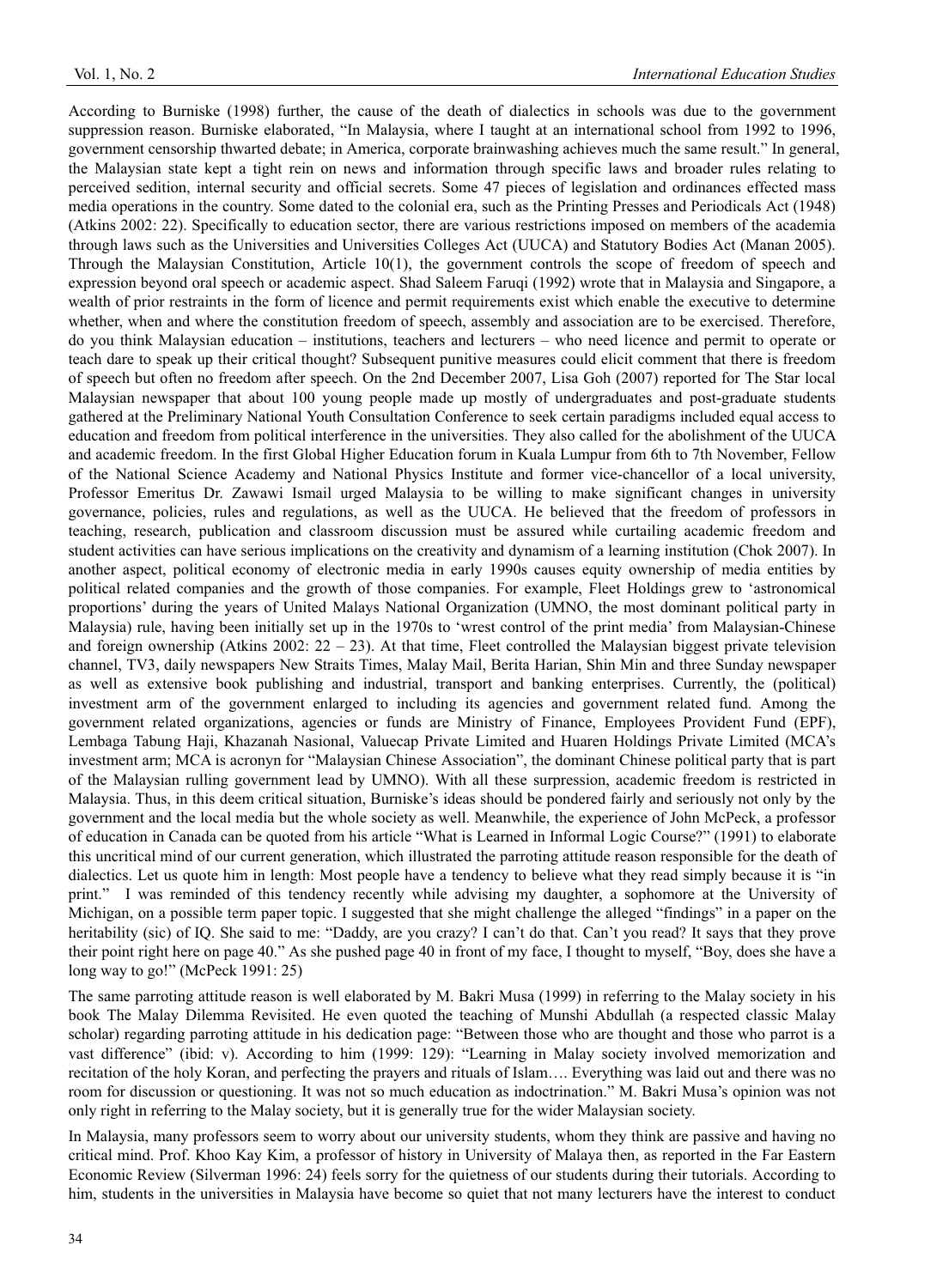discussion session. The students do not want to ask. All of his students will only ask him to speak slowly so that they can copy them word by word and spew out the same phrases during the final examination and they are of course so allegiance towards authority. Prof. Osman Bakar also reported to have the same comment: "The students are extending their spoon-fed learning through university. They depend too much on lecture notes" (Silverman 1996). Their ideas are true in their own ways. However, do all of our teachers, lecturers and especially professors are prepared to be questioned with an open-mind? Quoting M Bakri Musa's experience when he invited his fellow colleague to give a seminar to his students and medical officers, his colleague commented on Bakri Musa's active participating students and junior doctors: "No respect for professors and elders!" (Bakri Musa 2003: 87). As for Bakri Musa, he viewed that comments as common in Asia, a reflection of the culture of reverence towards elders. For him, reverence and respect is a "yes" but blind obedience and uncritically accepting what is being uttered is "no" (ibid). The parroting attitude in student is made worst by academic ignorance culture. According to Lennard J. Davis (2005), we choose ignorance when we conclude that a thinker's work is a "must read" if he or she is famous, and not worth reading if the scholar is obscure. A genuinely inquiring mind can have thoughtful opinions about a thinker only after reading his or her work. When one actively ignores a thinker, trend, or way of thinking, one is engaging in academic ignorance. Very unfortunately, the "we" as mentioned include not only students but academicians and the society too, thus signalling that we all are actually not far from the end of academia. In Malaysia, Bakri Musa (2003: 87) wrote that his opinions often get rebuttal but through reasons such as he is not an ulama (Islamic religious teacher), thus cannot comment on religious matters or he is living aboard, thus his view on Malaysian affairs is not valid. These seem show that Malaysian society often suspend their critical judgement and spend more time evaluating the credentials of the writer/thinker than on the merit of the arguments.

Karl Sherlock's view of human intelligence as among the most fragile things in nature offered complement reasons to explain the death of dialectic and the lack of argumentative space phenomena in the German education previously in the 1930s. Based on Neil Postman's 1988 book entitle Conscientious Objections: Stirring Up Trouble About Language, Technology, and Education and Germany education as example, Sherlock (nd) stated that intelligence can be easily and quickly defeated by one of its several nemesis: ignorance, superstition, moral fervour, cruelty, cowardice and neglect. For example, the cathedral of human reason in Germany had been transformed into a cesspool of barbaric irrationality in the space of less than 10 years from most literate, cultured nation in the world in the late 1920s. By mid-1930, many of the most intelligent products of German culture were forced to flee. Examples are Einstein, Freud, Karl Jaspers, Thomas Mann, and Stefan Zweig. Even worse, those who remained were either forced to submit their minds to the sovereignty of primitive superstition, or worse still, willingly did so like Konrad Lorenze, Werner Heisenberg, Martin Heidegger, Gerhardt Hauptmann. On May 10, 1933, a huge bonfire was kindled in Berlin and the books of Marcel Proust, Andre Gide, Emile Zola, Jack London, Upton Sinclair, and a hundred others were committed to the flames, amid shouts of idiot delight. By 1936, Joseph Paul Goebbels, Germany's Minister of Propaganda, was issuing a proclamation which began with the following words: "Because this year has not brought an improvement in art criticism, I forbid once and for all the continuance of art criticism in its past form, effective as of today." By 1936, there was no one left in Germany who had the brains or courage to object (ibid). Beware! Those histories are capable of repeating themselves. Perhaps, in the contemporary capitalist era, intellectual might be more possibly burn in the flame of profit maximization intention and political colonization of the mind rather than brutal military-type of forces.

# *2.2 The surrender of culture to technology*

The late renowned social critic and education analyst, Neil Postman in many of his works viz. The End of Education: Redefining the Value of School; Technopoly: The Surrender of Culture to Technology alarmed us with the problem of our education today that lay within a few dimensions, with the over-dependency on the technology being one of the most important. Technology has now got its momentum in almost all kinds of human affairs included education. Two most alarming phenomena are technology has begun to change the human thinking culture from being an active thinker to passive reception of information and transforming the role of computer as our tool to as our objective. We briefly refer those as "technology worshipping" that explained the surrender of our culture to technology. According to Morrisett (1996), society can be credited for creating technology, but technology is simultaneously creating society. People have become "compulsive information consumers," who favour the passive reception of information as a form of entertainment over the more challenging act of thinking. In the twenties century, the dominant communications technologies have been the printing press, radio, television and telephone. Thus, if students' education rely only those communication technologies, namely through the medium of a book, newspaper, television or radio program, they will received the communication via a one-way street and described as "readers", "listeners" or "viewers." Although reading, listening and viewing all can involve thought and learning, because no conscious thought, response or action may be required, they can also be highly passive activities (ibid). In today capitalist world, the case didn't stop here until money came into play and blends technology worshipping with kulturindustrie phenomena to enslave our culture to technology.

In what Theodor Adorno described as a kulturindustrie phenomenon, information is packaged as an entertainment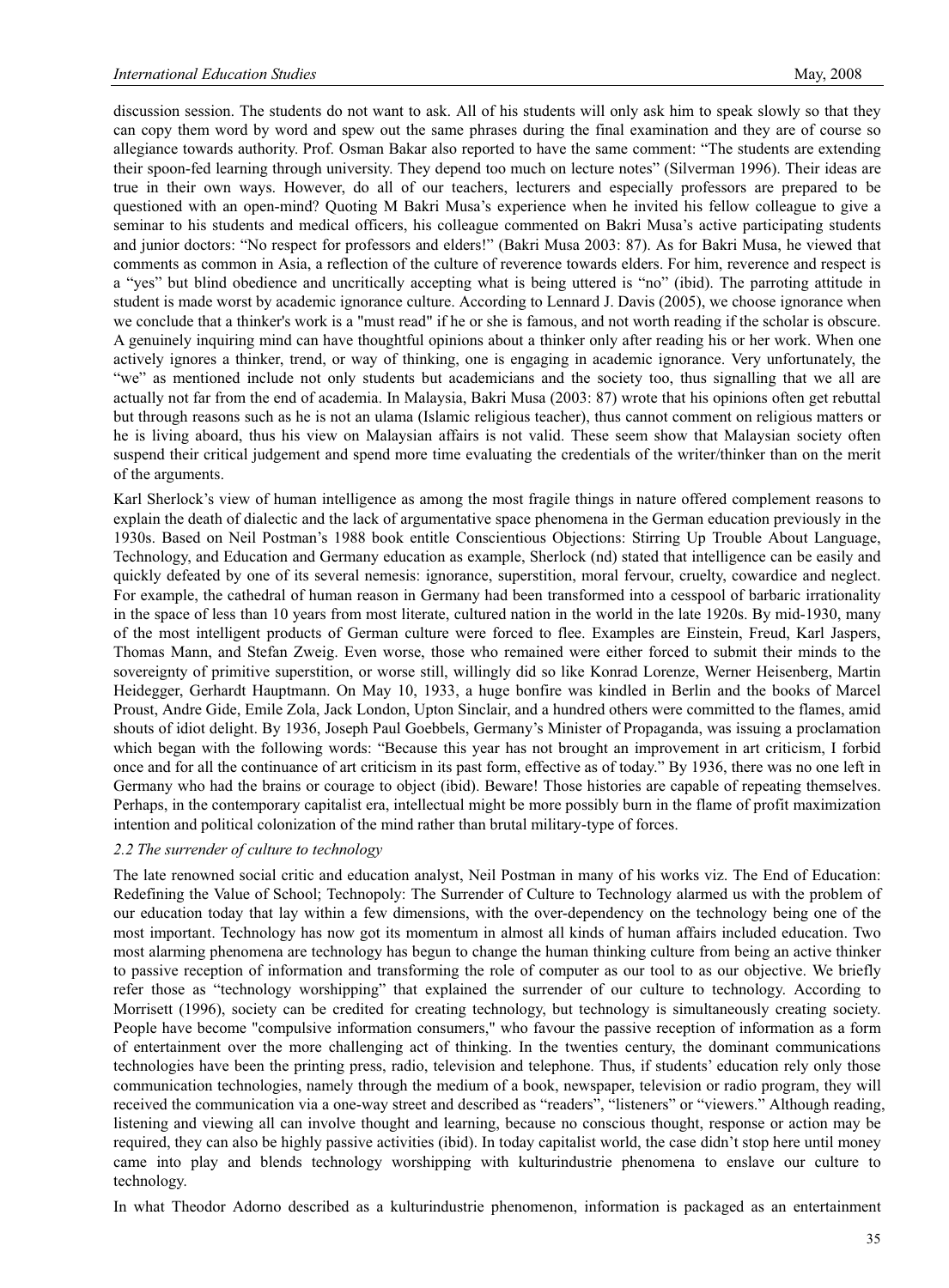commodity for making money. Perhaps, that explained the situation why books and television programs in Malaysia and Germany focus bias toward entertainment purposes rather than thinking simulating contents. Nowadays, even documentary programs are watched as a form of entertainment while books are read for memorizing-oriented examination purpose only. However, the worst-case scenario is that the society, which included students and academicians tend to view intellectual information as entertainment while reversibly taking entertainment as factual information. For example, after the tsunami tragedy in East Asia on 26 December 2004, information on that tragedy was packaged with wild theories related to religion and fiction in various "documentary" films. Malaysian also snap up the Hollywood films The Day After Tomorrow for the purpose to find out any facts or clues that can explain that tsunami tragedy. The second phenomena of technology worshiping is regarding that our society does not bother whether one have the true knowledge. What they really bother is whether one knows how to use the computers! Computer, the key symbol of technopoly, is only the tool but we tend to treat computer as our objective. The dimension of humanities and cultures has become the rubric of the past. Computers "undermine the old idea of school" and defeats attempts at group learning, cooperation and social responsibility, thus substituting technical solutions for human ones. In this case, technology has evolved from being a support system for a culture's traditions to competing with them and, finally, to creating a totalitarian orders with no use for tradition at all. In Malaysia, the main concept of "Smart School" is based on knowing computer skills. Likely, the "thinkers" behind this concept are the slave of technopoly. As a result, the academic and non-academic achievement of normal (so-called "traditional") schools out-smart the Smart School. Likewise in Malaysia, German education also gives emphasise on the computer. As stated by Flippo (2005b), computer science courses are increasingly available. The German also have begun linking many of their schools via internet, which is what Malaysia wish to have in near future. Furthermore, while in the overwhelming mood on computers, Malaysia face the dilemma of lacking of teachers who know how to teach (or even use) the computer. Besides, most presentation in seminars might give more priority to the colourful Powerpoint than the content of a working paper. Powerpoint, therefore may have superseded the oratory skills. Access to computers and other technology in Germany is still often quite limited. Both that situations clearly highlighted what Neil Postman (1993) described as "technopoly: the surrender of culture to technology". Why technology becomes so over-important? Simply, in this capitalist world, technology sells better than anything branded as "traditional". This brings us to the next discussion point: the slavery of market-driven education.

### *2.3 Education as Industry: The slavery of market-driven education*

The recent trend in the demand for a market-driven education has reached an alarming state. In this case, we may blame it on the capitalist economics factor, which uphold capitalists' desires (sales and profit), thus academia as "slave" to serve this capitalists' desires. Lee Harvey (2000) stated that in many countries since 1980s, there has been increasing pressure on higher education to contribute directly to national economic regeneration and growth. Increasingly, national and international assessments of the role and purposes of education indicate the need for higher education to contribute significantly to 'meeting the needs of the economy', not least to ensure future competitiveness. From here, we can see education has evolved into what Theodor Adorno called as *Kulturindustrie* (Cultural Industry, refer Adorno & Horkheimer 1993). *Kulturindustrie* is a term used to describe a culture (including education) that has been turned into an industry commodity, producing and selling worldwide according to the rules of the capitalist market, which are profit maximization is a rational behaviour and to maximize profit, the best way is to treat consumer as the king. Thus, the following five directions of education are heavily influenced by those capitalist market rules: (a) undermining of the importance of non-pragmatic and non-market-driven subjects; (b) rapid increases of sub-standard educations; (c) immortalizes the students as "King Consumer"; (d) prefering 'Teacher' academician than 'Thinker' academician (e) from free public education system towards paid private education.

Specifically, three first trends are seen as potential forces driving the academic world from *cogito ergo sum* to *consumo ergo sum*. Firstly, the market-driven education undermined the importance of other so-called non-pragmatic and non-market-driven subjects, especially humanities. Those subjects like philosophy, critical thinking, rhetoric and literature seem to have no-role in our universities' curricular (especially in the private universities and colleges), except to serve the academic ornamentation and are in the process of being phasing-out. This tendency was basically evolving from our own very basic social construct that gave prominence to material values. Everywhere we go, people tends to talk about what kinds of house they have, what kinds of new car that they have just bought, what kinds of branded product that they have consumed or possessed. If we look at the emergence of all those private colleges and institutions, then it takes no expert to conclude that we have no place for knowledge of "knowing that" (i.e. Do you know that there's God, that you are now reading this article) but only knowledge of "knowing how" (i.e. Do you know how to use a computer, how to ride a horse). By knowledge of "knowing that", we are generally referring to wisdom, knowledge (episteme) stands in contrast to opinion (doxa); whereas knowledge of "knowing how" is vocational skills. Some might have claimed that Malaysian public universities had failed in competing with those private institutions in securing the students intakes. This is perhaps true in one sense when we try to equate knowledge with vocational skills per se. But skills alone don't make a university. We can have all kinds of training colleges in order to cater for the need of labour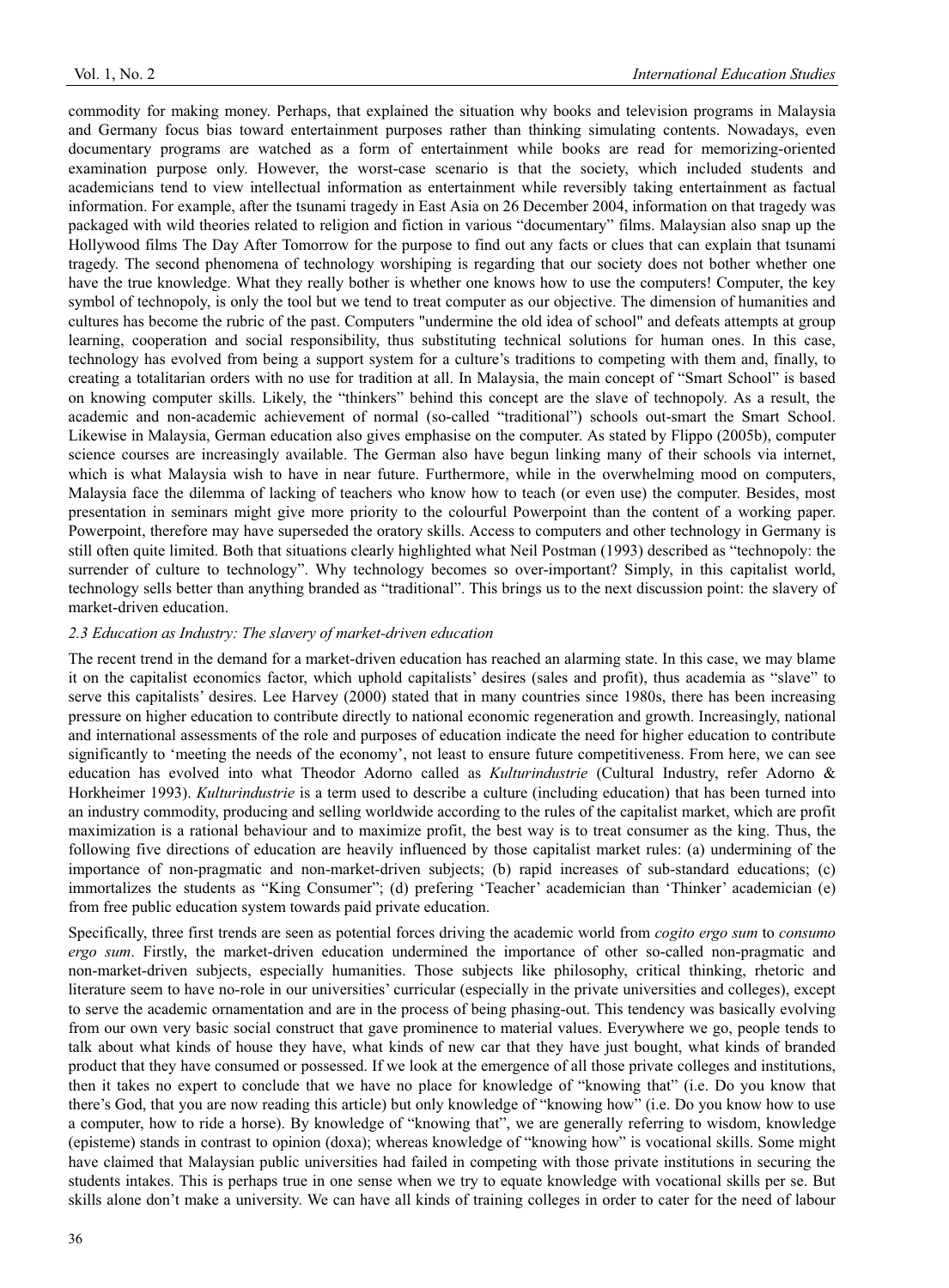force in the market. If we want to have more skills workers in computer and multi-media, then we should have more computer schools or computer training colleges, if we need more teachers, then we should have more teacher training colleges etc. We should not keep on changing our educational duration of study just to fulfil the need of our labour-force, i.e. from four years to three years when we need more skill labours and subsequently shifting from three years to four years when there are no demand. Training colleges are skills-based whereas universities are knowledge-based. University education should teach students to appreciate knowledge, inculcate creative and critical thinking skills so that they know how to decide for themselves what is right and what is wrong in their decision-making processes in life. Besides that working skills should be part of it but should not form the totality of education objectives. Throwing away knowledge and replacing it with skills alone will be a long-term catastrophe. Job opportunities should not become the sole and only priority of education, but unfortunately, due to the lucrative incomes that we can generate in this sector, education has been denigrated into a factory and nothing else. And it seems that we are now heading to a direction that give priority to the knowledge of "knowing how" instead of knowledge of "knowing that." Thus an institution that thought the knowledge of "knowing how" alone does not qualify to be called as a university but a factory.

If you think the mentioned situation is bad, the second trend of rapid increases of sub-standard educations make it worst. Over emphasize on profitability and Adam Smith's doctrine of the *invisible hand* of market demand and supply have results in universities and colleges taking students whom are not qualify into public universities. It is a noble move to give more education opportunity to everyone but the market-driven motive that steadfastly bends to higher enrolments over the quality of teaching and learning should not be tolerated at all cost. In Malaysia, private universities and colleges especially, offer relaxed entry requirements and temptation of foreign university certification through locally study twinning programs flood up the labour market with sub-standard graduates. Prof Khoo Kay Kim has contrasted the situation in the millenium era with that of University Malaya's earlier days, when a mere 25 percent of its students who had come in as freshies would walk up the stage to receive their degree on convocation day, four or five years later. But now, the passing rate in the university is so high, exceeding 90 percent and that is even more apparent in the private universities because failing the students means shying away potential customers (Yusof Ghani, n.d). Sub-standard education and maximizing the enrolment (and graduation) of students may have causes serious unemployment problem among fresh graduates despite the fact that the courses these graduates studied are market-driven courses. That included business, management, economics and information technology courses. These sub-standard educations has prompt comments from employers that Malaysian graduates commonly lack of language proficiency (especially in English), lack of personality, textbook and exam oriented and unable to match the knowledge learned into working reality. Germany unemployment did not fare any better either, registering a scary 5.037 million in January 2005, the highest since the 1930s (BBC News 2005). This has prompt the government to have reforms in various sectors seen as contributing to that high figure and education is one of them.

Furthermore, technology advances has dramatically introduced new educational nomenclature: "virtual education," "virtual universities," "electronic learning," "electronic universities" and "cyberspace institutions". Many educational institutions seem driven to use newly found access to global data communication that will increase enrolments and will award a vast range of degrees through massive investments in distance education programs. Again, this fit into the one of the characteristic of kulturindustrie that is big scale of commercialization and marketing of education for profit (not knowledge). Therefore, we can often find lurid jargon that enticed students to pursue "alternative fast track diplomas" and "non-traditional paths", thriving marketing schemes and a less demanding academic requirement. When compared in-depth to the curricula of bona fide academic institutions, however, these ventures appeared to be little more than money-making plots managed by capitalistic-minded individuals who held verily the slightest regard for academic values. Their academic services lack academic authenticity and educational quality (Hamza & Alhalabi 1999).

The third trend is education immortalizes the students in education with an attitude of "the customer is always right". Taking students as "customer" and "king" is of utmost important for sub-standard education providers' survival and act as to "blind" students and their parents from questioning the quality of their education programs. Furthermore, students' evaluation is an utmost important factor in lecturers' performance evaluation, promotion consideration and salary incensement or bonus schemes. As a result, the students are overly proud of themselves while the academic institution's prestige and respect gone downwards. Quoting the Economist (2005) special report on higher education, most student, like customers everywhere, are looking for the best deal: how much time and money gain them what benefit? Thus, to attract students, an academic institution needs to market its strong point which unfortunately included awesomely beautiful buildings, almost guarantee passing exams and its popular branding. An Asian popular advice stating "you cannot fill up your glass with knowledge if you come with a glass full of water" seems to have another version for the academic institutions: "you cannot fill up your bank accounts with money if you didn't satisfy your customer-students".

The forth phenomena in a market-driven education system is that education institutions prefer 'Teacher' academician than 'Thinker' academician, if the education institutions were to choose either one. Why? Simply, lecturer's productivity is measured by number of teaching hours. Therefore, 'teacher' academicians who are more willing to teach rather than to do research contribute more toward the institution's (especially private college) profit. This causes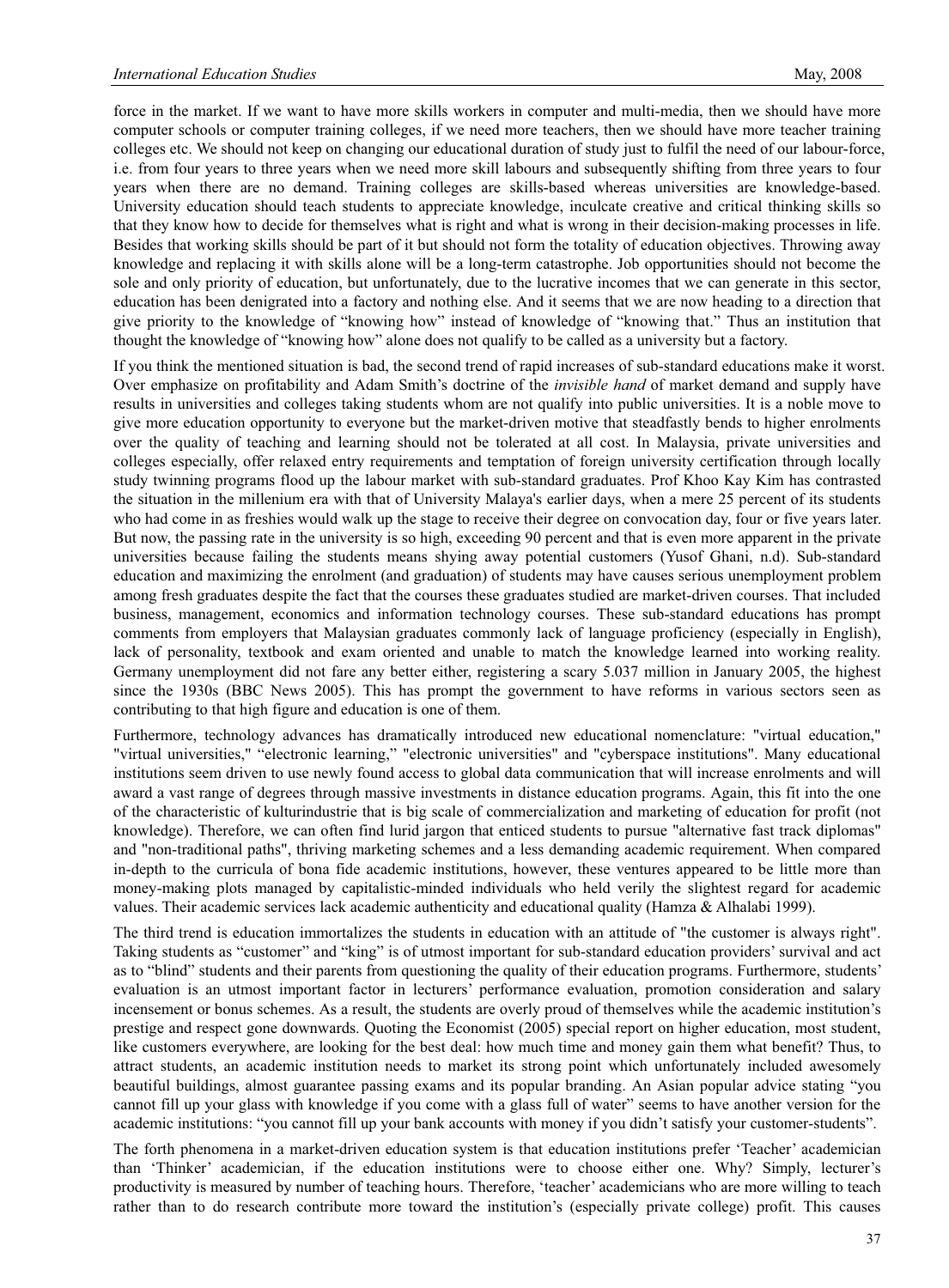teaching alone to become the utmost important criteria in a lecturer's key performance index in private education institutions. That is a fault in the education institution aspect. Complement to that is the society view on academic job that we may call this as "careerist versus academician" phenomenon. "Careerist" minded school teachers to lecturers and professors view their academic post as careers, who assumed academic activities as "teaching only", the worst is assuming academic jobs as an easy job for stable income. They will not bother or might even discourage others to do research and publication. Worst, flexible working hours given by the education institutes for research purposes are utilized by careerists for non-academia but personal extra income generating activities like teaching part-time, giving paid tuitions or doing direct selling. In contrast, lets us take lessons from the centenary appraisal of Kurt Wais by Chetana Nagavajaran (2006). Kurt Wais, an example of conscientious academician, was a renowned German Professor of Romance Philology and Comparative Literature at Tubingen University until his retirement in 1975. Professor Wais engaged in fresh research all the time and his teaching was based on research (ibid: 5). Not neglecting the responsible to students, Kurt Wais also expended his time daily on advising students included consultations on the phone often until shortly before midnight (ibid: 7).

Perhaps, one of the shocking effects from this market-driven education is the recent issue of "thesis outsourcing" in Malaysia, made the front page headline of *New Straits Times* (NST), a major local newspaper on 22nd December 2007. Reporting for the mentioned newspaper, Azura Abas & Minderjeet Kuar (2007: 6) wrote that hundreds of master's and PhD students are getting "professional thesis writers" to pen their thesis. The Higher Education Ministry of Malaysia acknowledged that it was aware of this, but as educational institutions were not complaining about it, little could be done to put a stop to this shameful practice. Among case study conducted and highlighted by NST included confession of a 38-year-old human resource manager, signing up for a master's degree program as a gateway to promotion and better pay. However, his work commitment made it difficult for him to finish his thesis, thus paying RM8000 to outsource his thesis after seeing an advertisement on the wall of his college toilet, which read: "100 per cent guaranteed pass. For more information call Ben at XXX". Other cases highlighted are a non-degree person helping a master's student with his project paper for RM2000 and confession of a "phantom thesis and assignments" writer that the outsourcing of academic works is an open secret among academic fraternity. Hence, all are back to the supply and demand market mechanism, the willingness to pay fees for outsourcing matching the willingness of phantom writers to accept the job.

Trends of slavery of market-driven education have also causes changes or demand of changes in the German education, most noticeably being the demand to end its free education system. A free education (*Bildung zum Nulltariff*) has become a popular tradition in Germany and Austria (Flippo 2005b). Thus, recent proposals to introduce tuition fees as "high" as 1000 DM (US\$650) per semester have produced intense debate in Germany despite that amount is considered as a bargain for American students. University overcrowding and under-funding sparked student protests in several German university towns in November and December 1997. The source of their discontent is, in a word, money, and many university and government officials agree they are right to be angry. Students complained that budget cutting at the state and federal level has left Germany's colleges and universities with too few faculty members, overcrowded classrooms, antiquated research facilities and inadequate libraries. Students requested for an explicit prohibition on the introduction of tuition fees (*studiengebühren*) and protested on the Higher Education Framework Law in which requires students in many fields to demonstrate that they are making adequate progress by passing an exam midway through their studies (rather than at the end of the student's career as currently).

Do all these mean that the market-driven education is fast becoming the undisputed winner? If you have not been convinced, Kaplan, a big education company even owned the *Washington Post* newspaper, Charted Financial Analyst (CFA) qualification is being seek all over the world and twinning programs with overseas education institution is everywhere in Malaysia and many others developing countries. In sum, the high level of education quality per se is not the main priority as compare to maximizing profit intention or unless maintaining education quality can bring in business and profit. Thus, the major concern is whether the high quality of education can survive along with profit maximization intention? In this case, the American education could still give a "yes" answer but certainly not in Malaysian education. The German education could still, at least at the moment reject the temptation to be turned into a  $kulturindustrie$ . Nagavajara (2006:  $11 - 12$ ) still believed that it is in consonance with the German tradition of linking teaching and research together, and the primary assumption is that research is part of one's daily life and that every academician must be engaged in some form of research at all the time. He also believed that a "research university" not necessarily a richly endowed institution whose members manage to publish in "peer-reviewed" journals with high "impact factors", but a community of scholars whose daily life is propelled by a thirst for knowledge under the guidance of an erudite, perspicacious and dynamic leader (ibid: 6). However, if government support in term of funding and others mean continue to decline while growing trends of education commercialization intensified, *kulturindustrie* destiny for German education is inevitable.

*2.4 Politics and Education: Administrators' hegemony and the syndrome of pseudo-professors*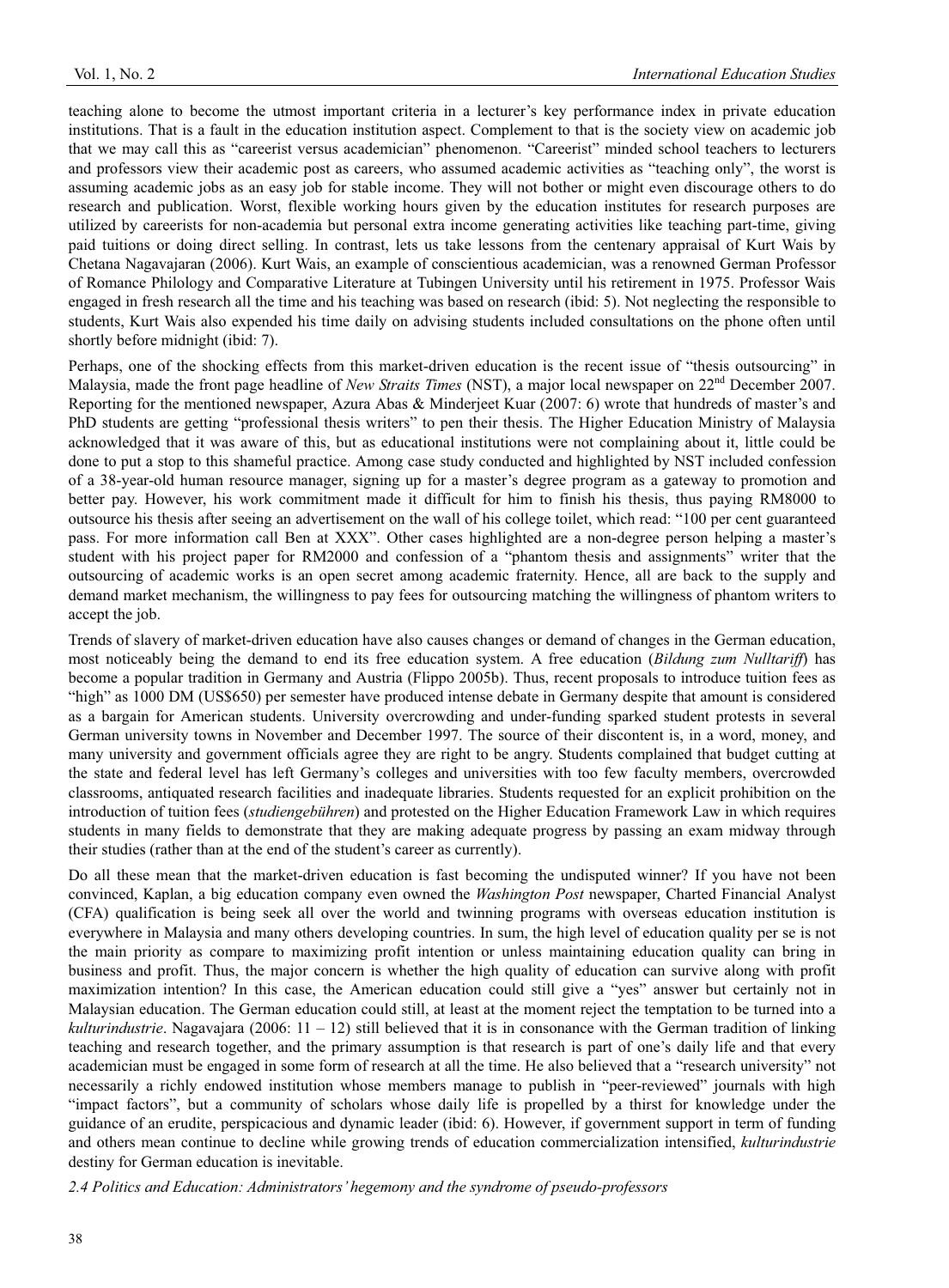Academic freedom with responsibility is the root-word for academic performance and excellence. Do we really have that basic freedom? In Malaysia, various restrictions imposed on members of the academia through laws such as the Universities and Universities Colleges Act (UUCA) and Statutory Bodies Act (Manan 2005). In our current education, academic achievement has been so much bureaucratized. Even within the same institution, one has to apply in order to be promoted when indeed the institutions have already had the records of their staff in place. How if one is talented, and was recognized academically worldwide but has refused to go through all those application hurdles, as it is too tedious? Where should we put this kind of academicians? Does it mean that he or she is not a good academician? This administrative process creates a hegemonic culture for the administrators and the so-called pseudo-professors to have their say, for example if one candidate has filled in their forms, registered their research etc. Lately they even have to sit for the exam. This is the relationship of power that retards our academic excellence. The more examinations that we have created will sink our academic culture further and it gives the administrators the right to determine or upper hand. The opposition culture will be labelled, as rebellion and eventually nobody will challenge for the sake of gaining favour or promotion. Furthermore, in this marketing oriented world, the academician performance is at the hand of students. Students' evaluation is the yardstick for measuring academician's performance. Those are widely practice in Malaysia especially in the private education institutions.

Let us go back to the very basic. Just let our academicians do their research, write and publish freely i.e. focus on their core-business. Give them less non-academic stuffs, less non-productive meetings and less politicking. Anyway, at the end of the day, it is the number of good quality works that count internationally and not the number of committees that they represented, not how many non-publishable reports that they have produced and not how many meetings that they have already attended. It is the quality of work that moulds the academician. It is the quality publications that make the university, not the reports and meeting attendance. The attendance of an academician alone in the university does not bring any result if they don't publish. As an academician, one do not have, as the Germans called it, Praesenzpflicht, the duty to come to the university, out of his teaching hours and appointment time. Our academicians too should be encouraged to pursue their post-graduates studies and applying for grants and/or fellowships from internationally recognized body or foundation for their research. They should be encouraged to go global. We should not only go for local resources if we want to be a global player in the era of globalization. However, Malaysia education seems practicing the reverse situation, widely believed due to political reasons. Two highly publicized cases of "force" resignation by two top academicians clearly illustrated the shame of Malaysian higher education to the world. First, it was Prof KS Jomo, an internationally renowned economist. Jomo left University Malaya (the top and longest established public university in Malaysia) for the United Nation early this year to take up appointment of assistant secretary-general under Kofi Annan after "decades of frustration, discrimination and non-recognition of his academic and intellectual talents and qualities"(Malaysiakini.com 2005). Jomo was never given any senior appointment, whether as dean of faculty or head of department, although many of his students have occupied these positions. His application to be senior professor was supported by three Nobel laureates as reference, which included economist Amartya Sen, and Joseph Stiglitz. Nevertheless, it was rejected. The second case is still a hot issue currently and the academician victim is Associate Prof Dr Edmund Terence Gomez, also from University Malaya (UM). Despite given strong verbal assurance by the university's vice-chancellor, Gomez was denied a two-year leave of secondment to take up the prestigious research appointment as Project Manager at the Geneva-based United Nations Research Institute for Social Development (UNRISD) to pioneer global research on racial conflict. The university claimed it turn down the application because it needed the service of the lecturer (Puah 2005). To make the case worst, her head of department has told Gomez's wife that any application for unpaid leave will not be entertained. This has prompt Gomez (2005) to state that his and his wife cases "suggests a serious case of victimisation and abuse of power by the university authorities." According to one of the letter posted in malaysiakini.com website by "Mr. Fed Up' in 26 May 2005, the writer stated: "The Dr. Terence Edmund Gomez saga reeks of discrimination of the worst kind. Would things have turned out differently if he wasn't a non-bumiputera?" (bumiputera literally means "son-of-the-soil" that used to refer the Malay and various aboriginal groups as "early settlers of the country"). The University Malaya Academic Staff Association (PKAUM) President, Rosli Mahat claimed that e-mails sent out to the university in-house e-mail list were vetted and filtered. Discussing on those censorship issues and Gomez's case were never uploaded, thus shutting down their means of open communication (Manan2005). Thus, in the two cases, the international recognition for Jomo and Gomez should be seen as an honour to the universities and their outstanding achievements should be encouraged. Politic or racial discrimination should not interfere and control the academic freedom.

#### *4.5 The bandwagon culture and wholesale purchase of ISO in education.*

ISO has been generally accepted in most of the countries as a symbol of quality especially in measuring products. Some criticize the use of ISO as a kind of Americanization but even with that, Americans themselves might not thrust their education business in the hands of ISO alone. No doubt ISO might have its worth in 'commoditized' industry but we should not worship ISO like God or as a creation of God. However, in our current society, it is unfortunate to say that the term "ISO" has become a fashionable word to be used to hypnotize the consumers and sometimes even being